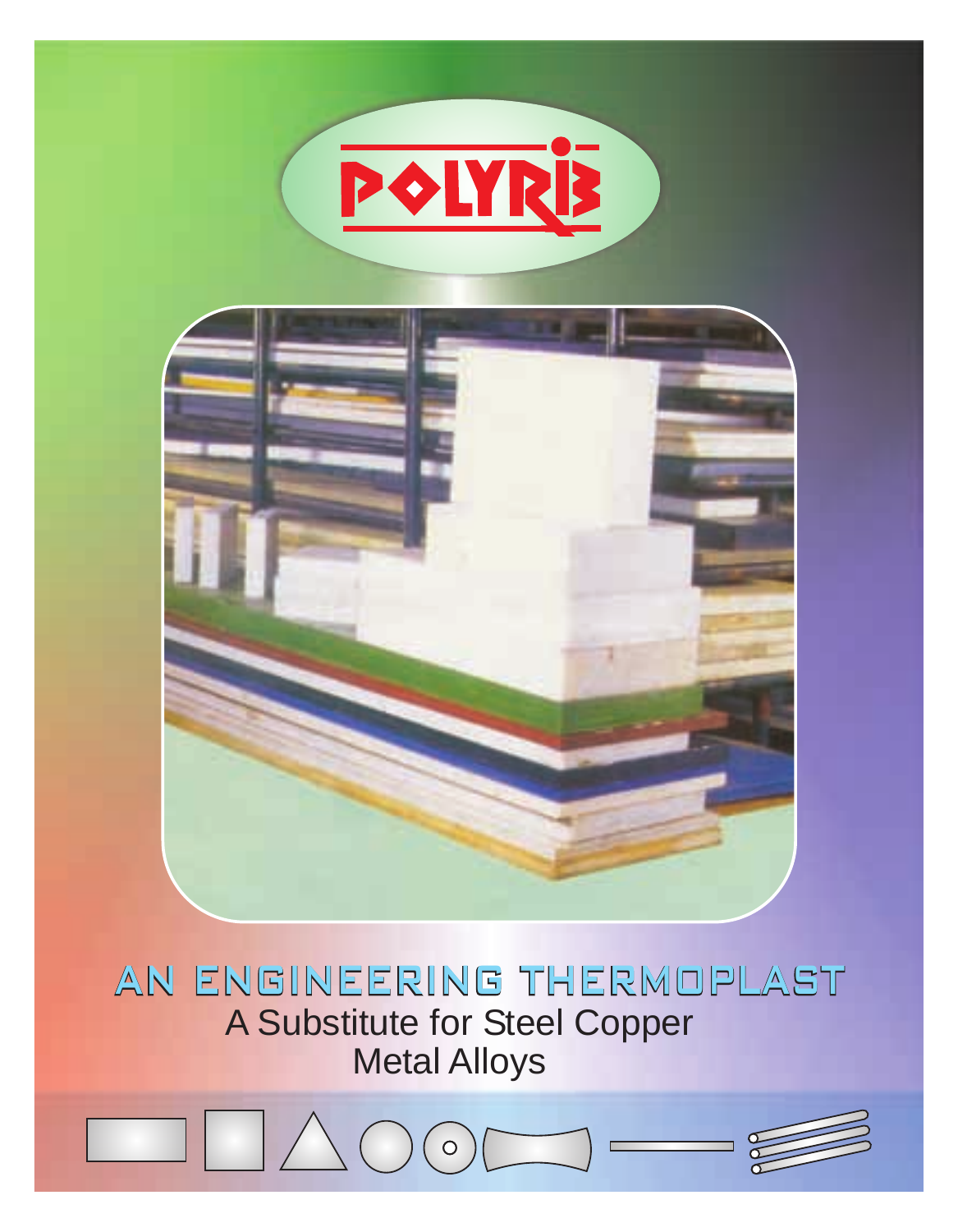# **INTRODUCTION**

Polyrib an ultra high molecular weight polymer is an engineering plastic developed in west European Countries 3 to 4 decades ago. Most popular among mines, port, ship building, transportation of bulk materials, manufacturers of fertilizers, Chemical, Petro Chemicals, Pharmaceuticals, Textiles & Power station.

Numerous items are developed for diverse industrial application specially for Paper-Board-Pulp, Asbestos, Cement, Metal refining, coal, Chalk, we with the most modern sintered compression method process Blocks thick as well as thin, components can be fabricated as per drawing Intricate parts, assembled parts, metal insert Polyrib spares are also made. Off cut sizes are our speciality. We achieved a lot with long practical research & technical guidance of our consumers in different parts of our country.

Apart from Polyrib UHMW, we also process various other thermoplastics Polypropolene copolymer & random Copolymers, HMW-500, High density Black & Natural.

We have recently installed a imported extruder for manufacturing one meter wide 2" thick polyrib UHMW block to any length transportable. So do yourself a favour made things of your choice out of polyrib for better results.

Numerous items developed out of polyrib blocks are illustrated as under. For more information, please feel free to



## **CUTTING BOARD**







#### DELIVERY PROGRAMME POLYRIB PRODUCTS

#### **Polyrib UHMW Blocks, Sheets compressed**

Size : 1220mm Wide x 3990 mm Long x 10 to 200 mm Thick 1220mm Wide x 1990 mm Long x 10 to 200 mm Thick 660mm Wide x 2500 mm Long x 20 to 80 mm Thick 660mm Wide x 5000 mm Long x 20 to 80 mm Thick

#### **Polyrib UHMW Square**

- Size : 15mm Sq to 150mm Square x One Meter Length Or More
	- Other Size Are Available On Demand

### **Polyrib UHMW Rectangular**

Size : 20mm to 150mm Thick x 4 ft Width x Desired Length

#### **Polyrib High Density Block HDP Black & Natural**

Size : 1225 mm Wide x 3990 mm Long x 20 mm to 150 mm **Thick** 

#### **Polyrib HMW 500 Sheets**

Size : 1225 x 4300 mm Long x 10 to 70 mm Thick 1200 mm Wide x 3990 mm Long x 20 to 75 mm Thick

#### **Polyrib UHMW Extruded Sheets**

Size : 1000mm Wide x 3000 mm Long x 50 mm Thick length to your desired size

#### **PP-OG and PP-HI Compressed Sheets**

Size : 1230 mm Wide x 4300 mm x 10 mm to 70 mm Thick

#### **Polyrib UHMW Rods Solid can machined**

Size : 20 to 190 mm Dia x 300 mm Long 40 to 190 mm Dia x 1000 mm Long or more

#### **Polyrib UHMW Hollow Rods can be machined**

Size : 20 mm x Dia with Nominal Bore x 100 mm & 300 mm Long

#### **Prices are sent against specific enquiry**

Polyrib Blocks, Sheets, Rods, Hollow Rod, Profiles are acid, alkalies, chemical resistance, suitable for food, Drinks, Alcohols, Oils, Fats, Hydrocarbons, Easily Machinable, very high impact & flexural strength, Self lubricating.

**IMPELLER**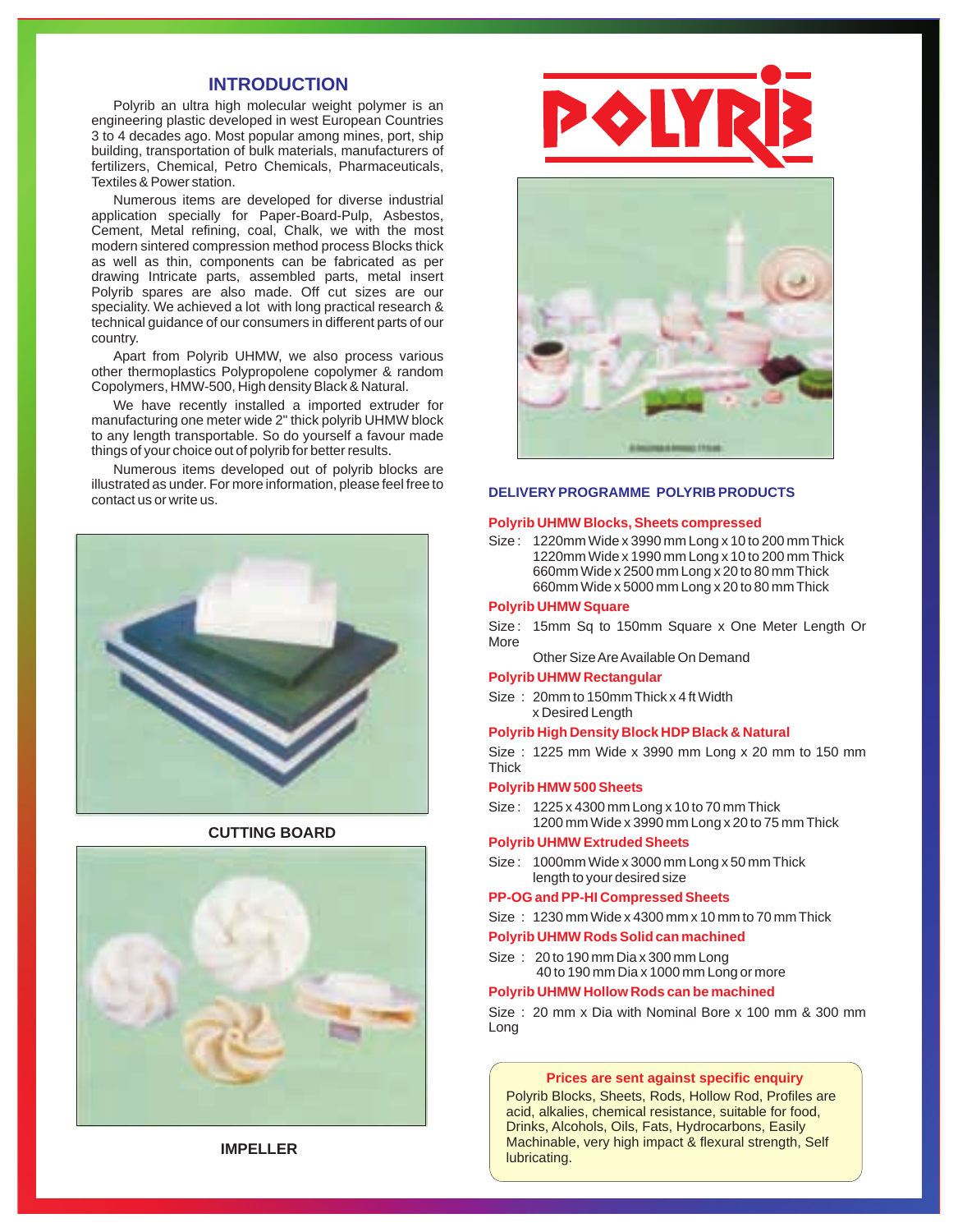

# **FRICTION**

## **ADVANTAGES OF "POLYRIB" MATERIAL**

We have already mentioned in literature that loss by Sand Slurry method of Polyrib is 55 mg. as per internal Test method (24th at 1200 rpm quartz sand of particle size 0.2-0.6 mm) which clearly mentions that 'Polyrib' is better/superior in all respect to Nylon. Hence, we suggest only for achieving better results.

(For other outstanding merits of 'POLYRIB' Please refer Physical Property Chart of 'POLYRIB')

## **POLYRIB ADVANTAGES OVER NYLON**

|                          | <b>POLYRIB</b>                  | <b>NYLON</b>      |
|--------------------------|---------------------------------|-------------------|
| Co-efficient of friction | Low 0.09                        | high 0.65 or more |
| Density                  | lighter than water Heavier than |                   |
|                          |                                 | Water             |
| Impact                   | Does not break                  | <b>Breakable</b>  |
| Water absorption         | <b>NIL</b>                      | Approx. 4%        |
| Wear due to abrasion     | 100-70                          | 160               |
| <b>Tensile Strength</b>  | Low                             | High              |
|                          |                                 |                   |



# **SOLID-RODS**



**TROLLY WHEEL**



# **CONVEYOR WEAR STRIP**

# **PHYSICAL PROPERTIES**

## **FEATURES** :

- 1. Density 0.94 gm/cm<sup>3</sup>
- 2. Very High molecular weight above 5 million
- 3. High Impact and flexural strength.<br>4. Lighter than water unique engine Lighter than water - unique engineering plastic.
- 
- 5. Good resistance at high as well as low (-269 $^{\rm o}{\rm C}$ ) temperature.
- 6. Self lubricant low coefficient of friction excellent abrasion
- resistance and fine sliding properties.<br>7. Non-sticking to foreign material.
- 7. Non-sticking to foreign material.<br>8. Excellent chemicals resistance to
- 8. Excellent chemicals resistance to aggressive media.<br>9. Free from taste and odour-hyginic, approved for food
- 9. Free from taste and odour-hyginic, approved for food contact.<br>10. Excellent electrical properties.
- 10. Excellent electrical properties.<br>11. Easily machinable.
- 11. Easily machinable.<br>12. High environmenta
- High environmental stress, cracking resistance.

## **Mechanical properties measured under standard climatic**  <sup>0</sup>**conditions of 23** C **and 50% RH**

| <b>Property</b>                                                           | <b>Unit</b>        | <b>Test Method</b>   | <b>POLYRIB</b>      |  |
|---------------------------------------------------------------------------|--------------------|----------------------|---------------------|--|
| Density (of the homogeneously gm/cm <sup>3</sup>                          |                    | DIN 53479            | 0.94                |  |
| pressed material)                                                         |                    |                      |                     |  |
| Viscosity number                                                          | ml/gm              | DIN 53728 sheet 4    | 2300                |  |
| Intrinsic viscosity ([n]1)                                                | ml/gm              |                      | 1920                |  |
| Average Molecular weight                                                  | gm/mol             |                      | $4.4 \times 10^{6}$ |  |
| Melt index MFI (190/21.6 $^{\circ}$ )                                     | $qm/10$ min        | DIN 53735            |                     |  |
| Yield value F (150/10)                                                    | $N/mm^2$           | DIN 53493            | $0.22 + 0.05$       |  |
| <b>Mechanical properties</b> , measured under standard climatic condition |                    |                      |                     |  |
| <b>Yield stress</b>                                                       | N/mm <sup>2</sup>  | DIN 53455            | $>=17$              |  |
|                                                                           |                    | ISO 527              |                     |  |
| Elongation at yield                                                       | $\%$               | testing rate         | $\leq$ 20           |  |
| Elongation at break4                                                      | $\%$               | $50 \text{ mm/min}$  | >50                 |  |
| Tensile modulus                                                           | $N/mm^2$           | DIN 53457            | 720                 |  |
| Tensile creep modulus,                                                    |                    | DIN 53444            |                     |  |
| 1 hour value                                                              | N/mm <sup>2</sup>  | <b>ISO 899</b>       | 460                 |  |
| 1000 hour value                                                           | $N/mm^2$           |                      | 230                 |  |
| Ball indentation hardness,                                                | N/mm <sup>2</sup>  | <b>DIN ISO 2039</b>  |                     |  |
| 30 sec value test load 365 N                                              |                    | part 1               | 38                  |  |
| Shore hardness D, 3 sec value                                             | ٠                  | DIN 53 505           | 63                  |  |
| Shore hardness D, 15 sec value                                            |                    | DIN 53 505           | 62                  |  |
| Notched impact strength                                                   | mJ/mm <sup>2</sup> | DIN 53453            | no failure          |  |
| Notched impact strength                                                   | mJ/mm <sup>2</sup> | DIN 53453            | $>=200$             |  |
| (with 150 V-notch on both sides)                                          |                    |                      |                     |  |
| Wear by the sand-slurry method                                            |                    | internal test method | 100                 |  |

 $(24 h at 1200 min<sup>-1</sup>)$ quartz sand of particle size 0.2-1.0 mm)